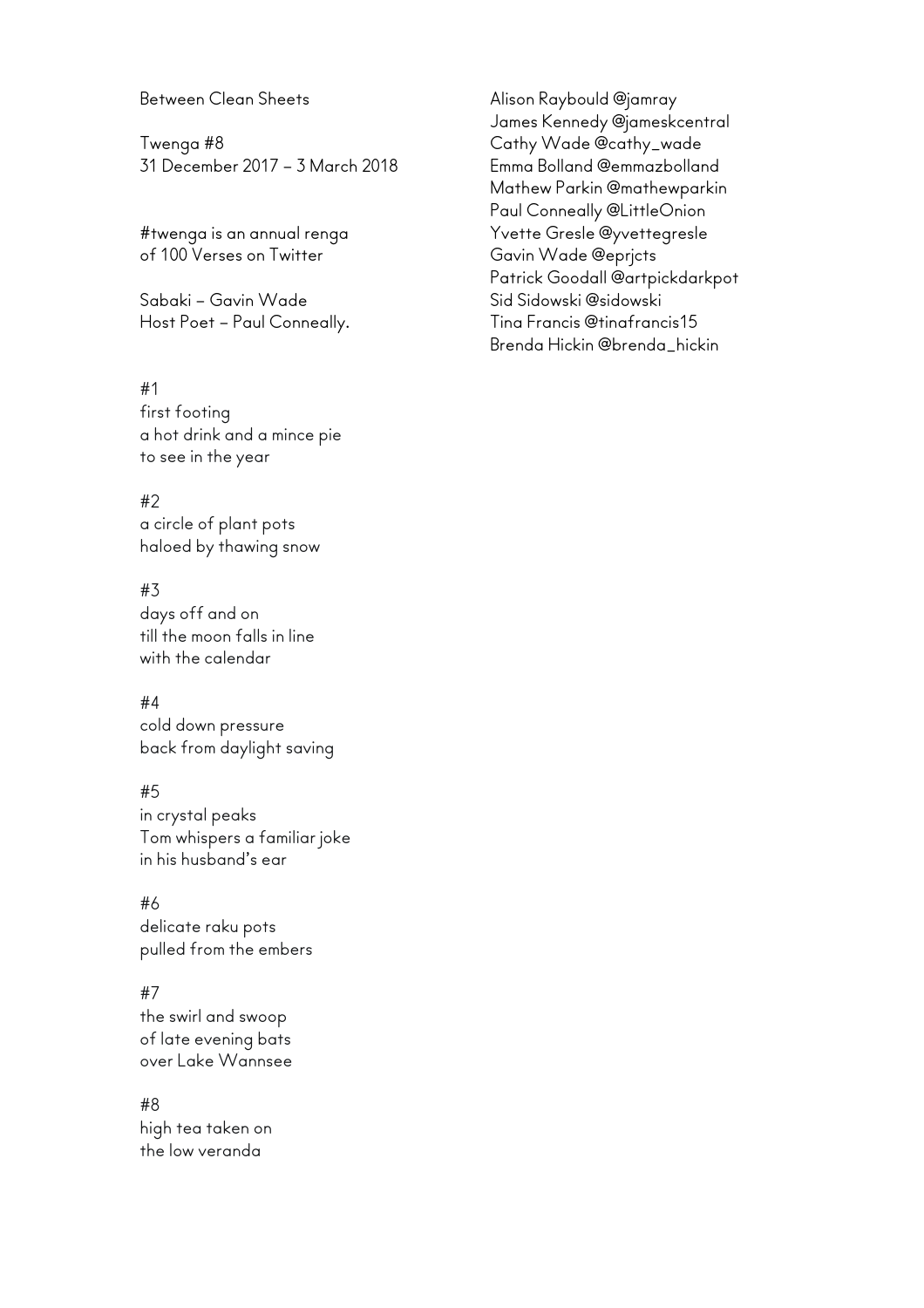#9 before the bridge at Stratford be sure to remove your stove pipe

#10 grinding to the skatepark on Chelmsley Wood

#11 a line of patients on stretchers and wheelchairs outside A&E

#12 roles reverse as she rescues her mam's dropped stitches

#13 crying on the stairs she sits with me and says let's have five minutes

#14 absorbed in each other we form a looping meniscus

#15 buds come back you don't expect it but they do

#16 trip you up in blue bell patches of sunlight

#17 Alexander holds up the weirdest looking kite Mabel has ever seen

#18 eternal footprints in pristine moon dust

#19 faces lit by bottle rockets and Catherine wheels

#20 the Empress dreams of an October revolution

#21 for years they talk this and that until one moves up

#22 in the dog days dogs nodding in the dust haze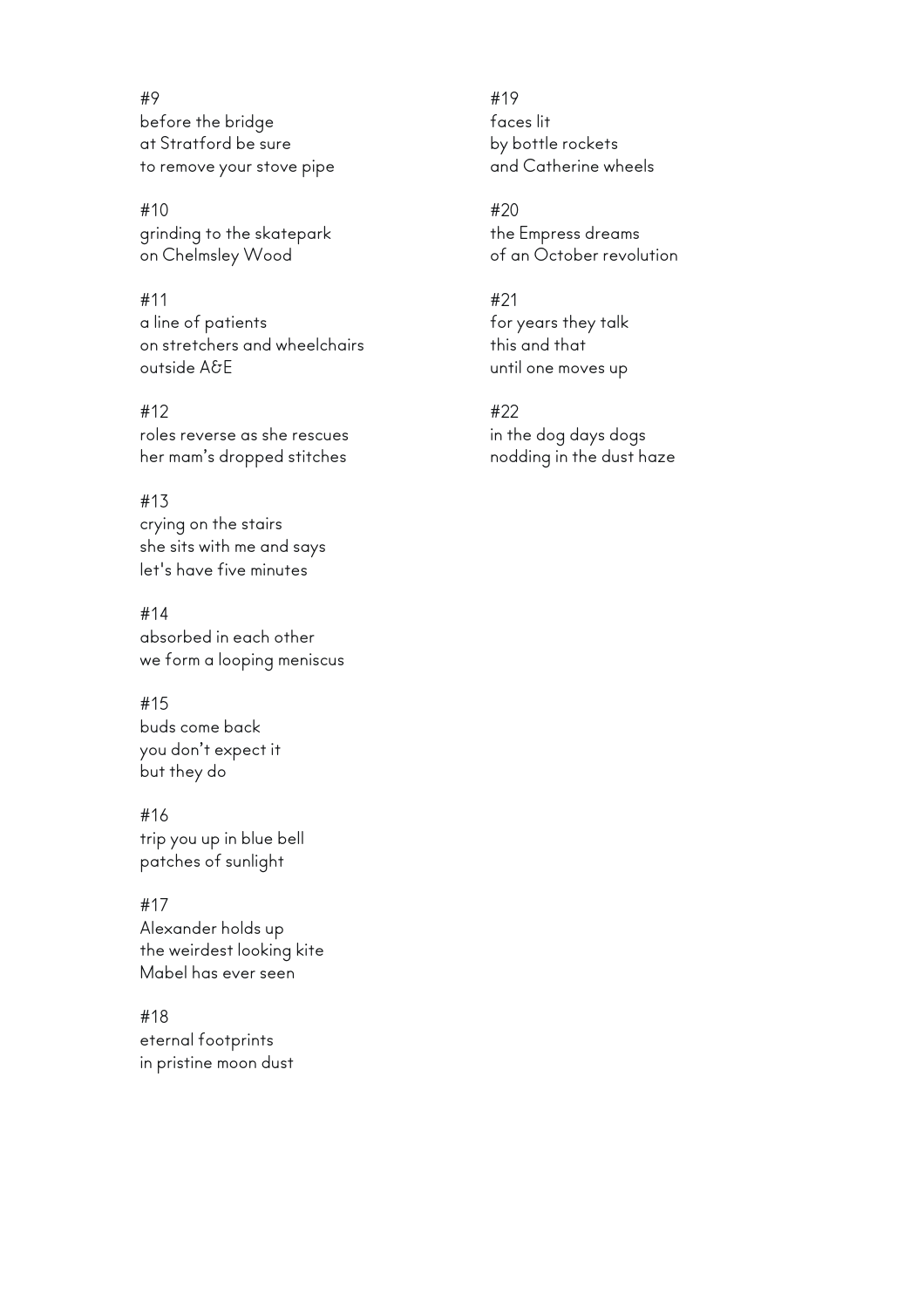#23 Abu Wad's roses bloom in the rubble of Aleppo

#24 x stitch more radical than socialist worker

#25 without reserve bravely we fight against all backwardness

#26 the compass in the heel of his first lace ups

#27 a song rings out from deep in the hawthorns a fallen blossom

#28 the meteorologists plan a spring wedding

#29 his daughter asks where the bunny comes in the Easter story

#30 dwarfed by the ovum's corona

#31 her busy thumbs emoticon love on the Waterloo train

#32 a car park corner one shoe left behind #33 hurling insults at the presidential press conference

#34 kayaking solo fighting the raging current

#35 a hedgehog ready for hibernation walks the back border

#36 ochre moons pressed into clay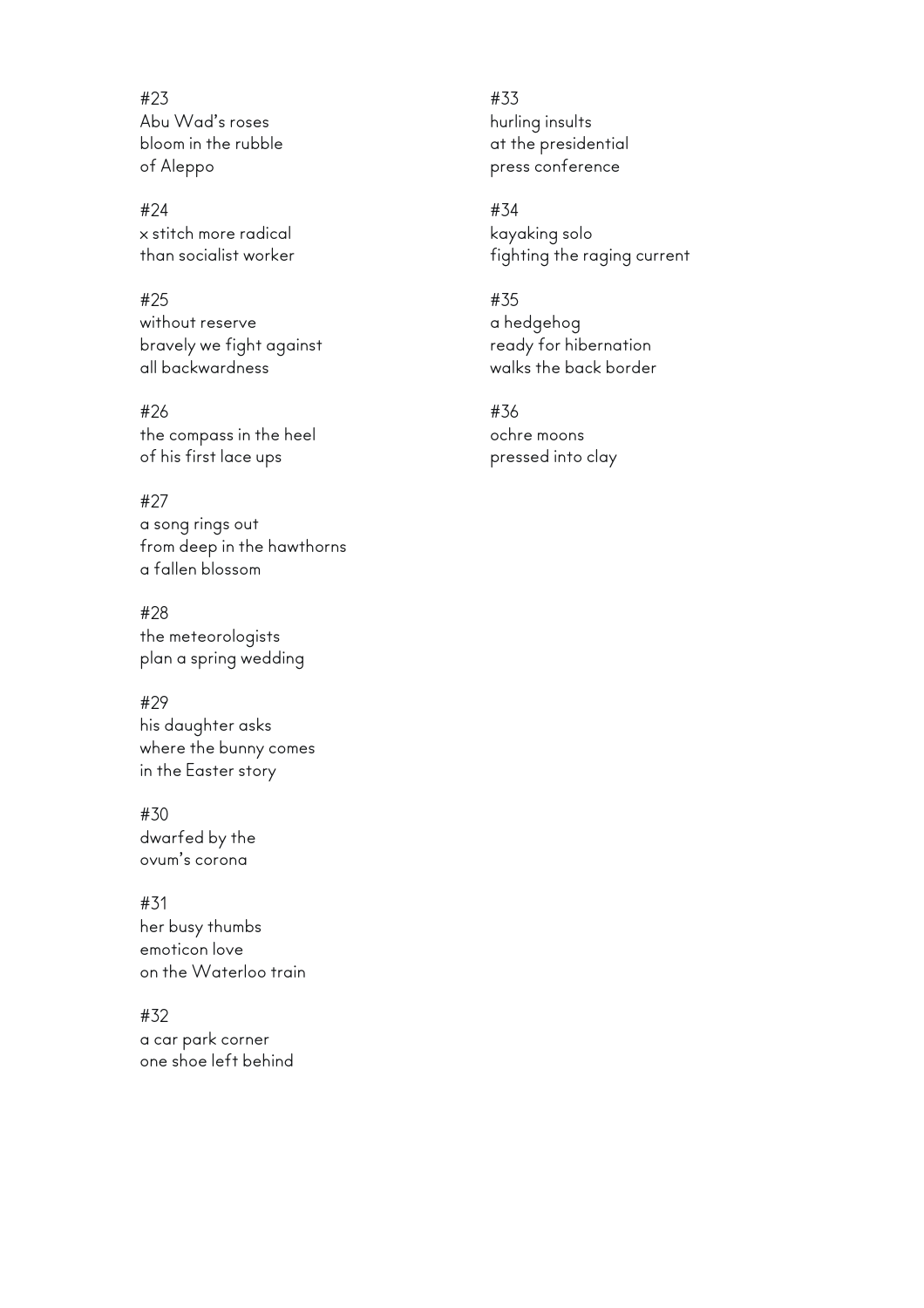#37 bitter fruit stains the gin magenta curls my tongue

#38 his wild drag stuffed in a rucksack

#39 the whole family piled on the sofa in post lunch rapture

#40 her foodbank donation weighs heavily on her

#### #41 lamentations are also songs voices lost

#42 will action be taken in the wake of Grenfell

# #43

maybe we can trust the blockchain as it kicks into gear

#44

we search in vain for a public toilet

#45

repeatedly slashing the canvas Lucio vents his spleen

#46 feasting parasites outside and in

#47 archipelagos off the coast of Mozambique

#48 bandits in the hills not far from Guernica

#49 writhing on the floor howling and desperate for quick fix cat sex

#50 take me to the Limit one last time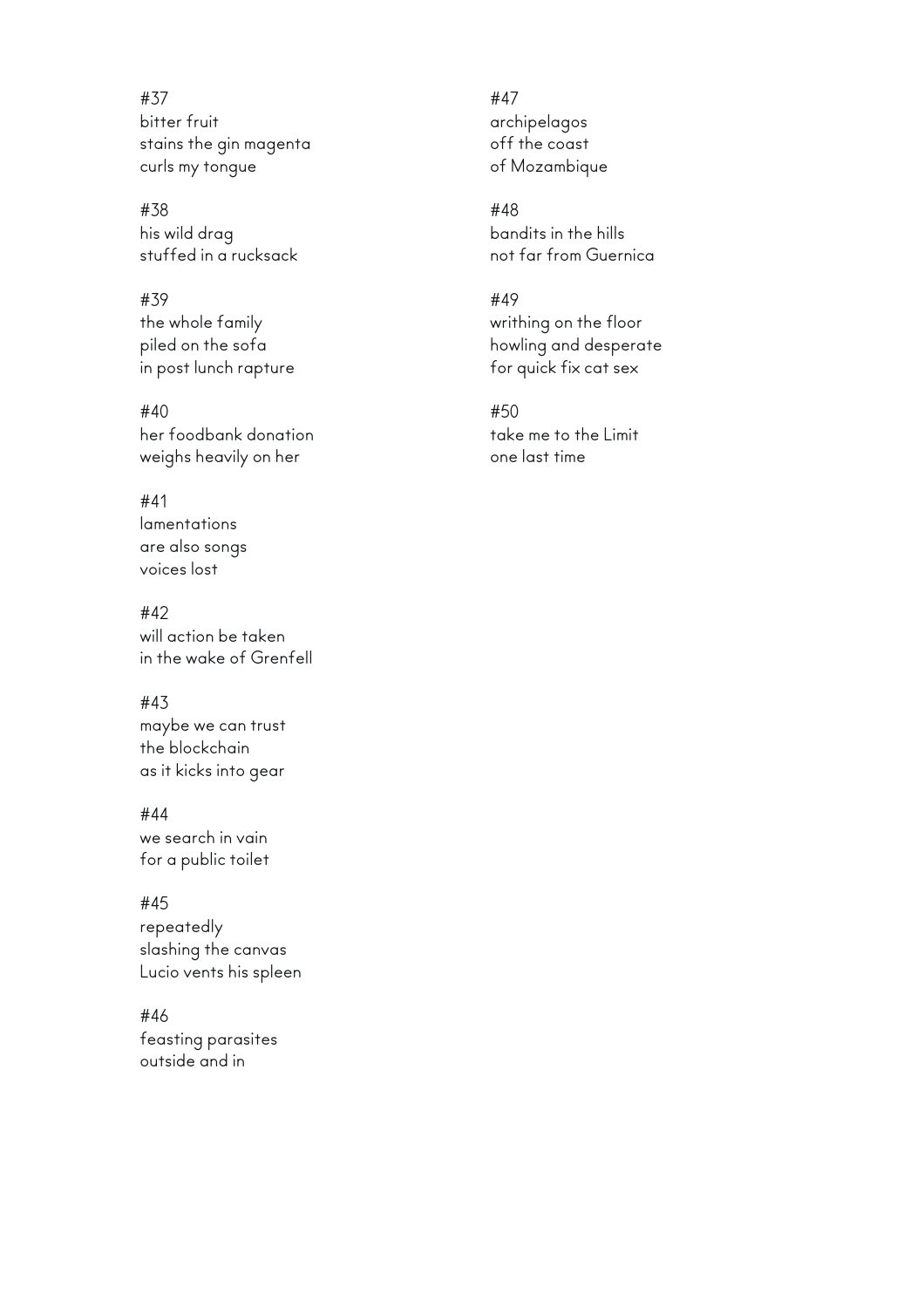#51 Tina's love letter breaks the rules in writing class

#52 at Sunday School a non-believer daydreams

#53 our skeletons show a symmetry so often denied

#54 moons cluster around your neck

#55 after torrential rain wandering stars pause on pavements

#56 head torch trails my Autumn morning runs

#57 where goats fear to tread vertigo strikes above the inviting Greek surf

#58 paterfamilias lost lines folding over

#59 between clean sheets we two boys together clinging

#60 soft catkins are hawthorn too soon #61 even the old feel the sap rising with the day length

#62 greens in a pan with ash and ember and fat

#63 a suitcase of lemons a parting sharpness smoke in our trail

#64 that face you pull that says I'm sorry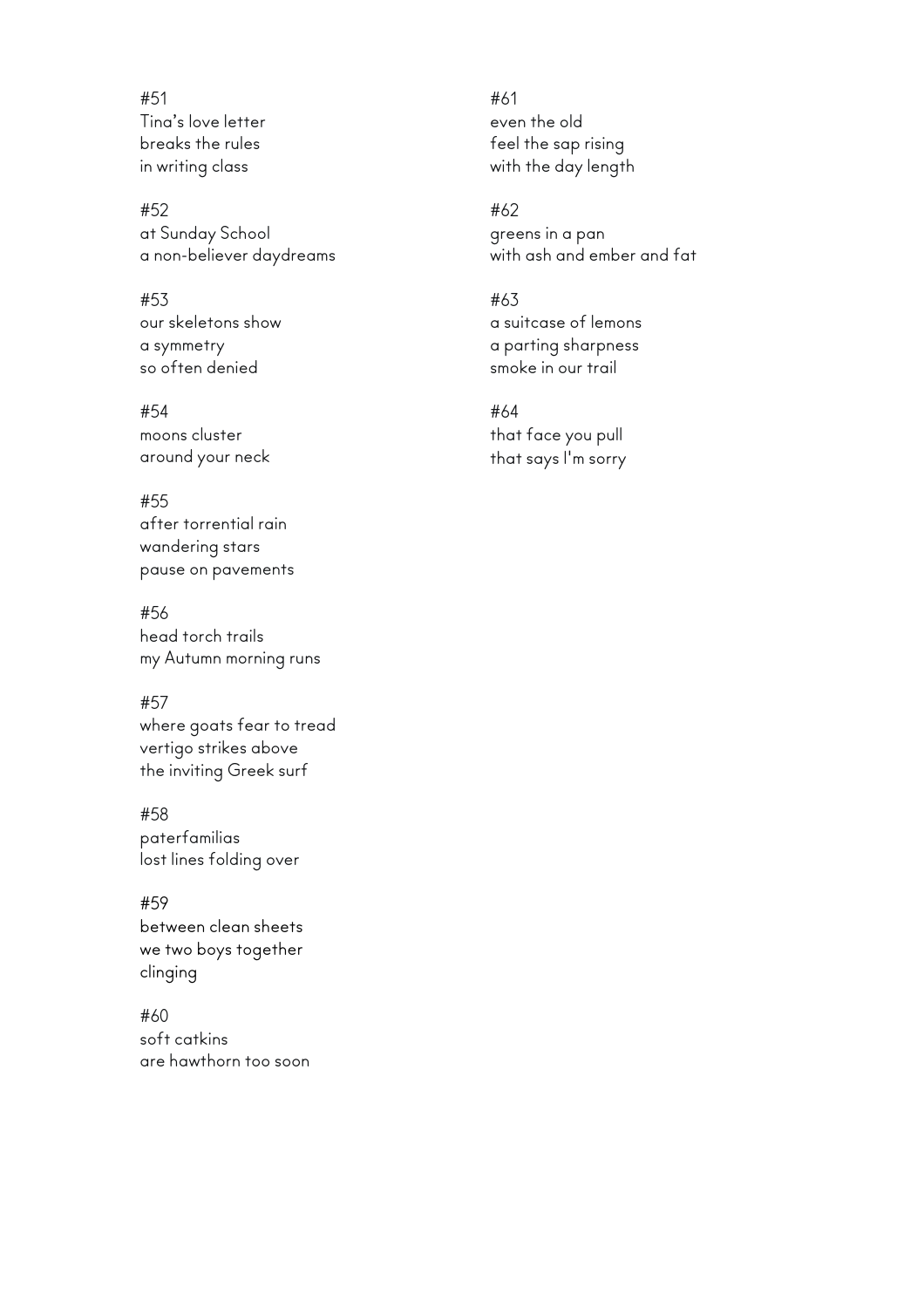#65 drunk on moon rays dysphoric octopuses dream of the city

#66 conkers cascade onto infertile tarmac

# #67 in the puddle a skein of geese is heading south

#68 alliance not defiance painted on a banner

# #69

the staff meeting about the upcoming women's strike

#70 sweat and dust map the pitcher's forehead

#71

eyes back and forth nose up and down breathing sweet box

#72 Lucy's lungs relax after the initial chill

#73 Zephyrus leaves Thrace

to warm Hyacinth by the West wind

#74 cast off figureheads on museum walls

#75 she sends me a pair of long socks and tells me to visit

#76 your travel is covert colonialism

# #77 sharing a Fluitje in traffic watching the sirens pass

#78 the sex museum is closed for repairs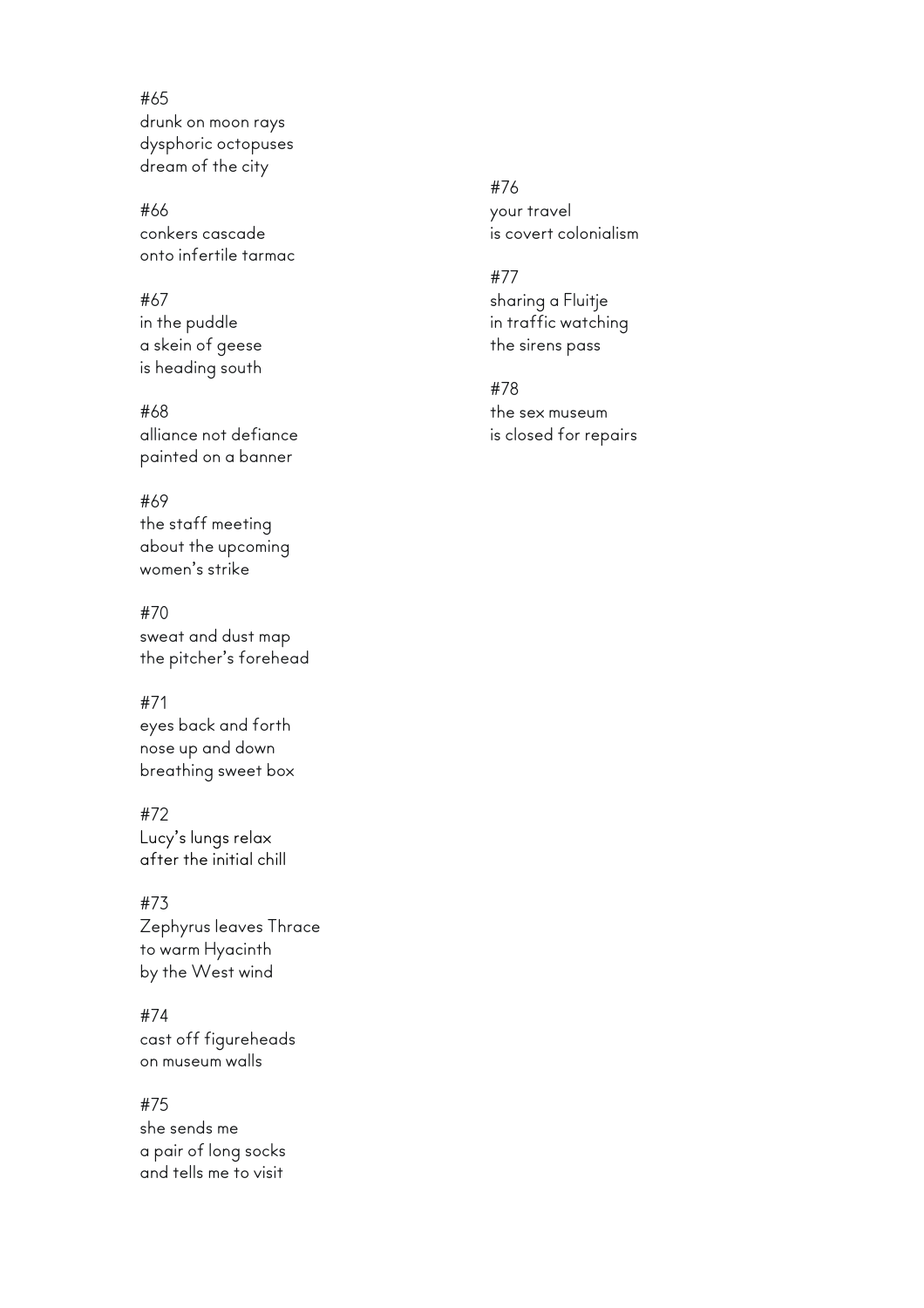#79 our love, not archived as acts and artefacts but fluid, live

#80 nice people look the other way

#81 carillion calls for help for help the wolves the sheep

#82 standing in the snow singing bloody hymns

#83 steam rising in the vestry a kettle to defrost the font

#84 text me when you get home

#85 pages of passion he speaks with the rhythm of Wolverhampton

#86 graffiti blooms hunting pike down the cut

#87 en passant chess and chorizo in the olive tree's shade

#88 public private partnerships asset stripping schools

#89 doodling furiously super heroes appear during chemistry

#90 silver strands caught in a hairbrush

#91 half-remembered a bowl of persimmons by the window

#92 moonrise, Puerto Rico 1995